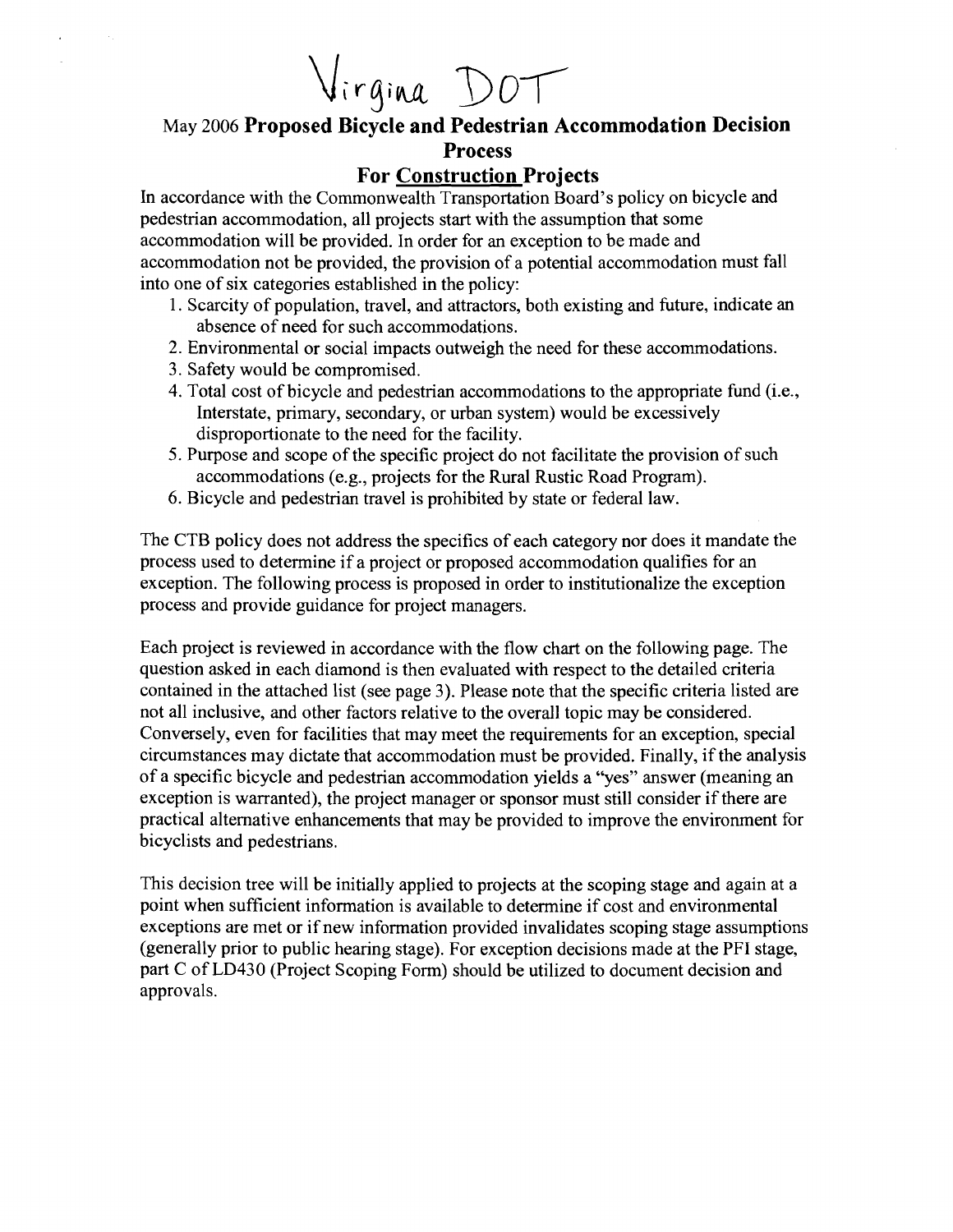## Bicycle and Pedestrian Accommodation Decision Process